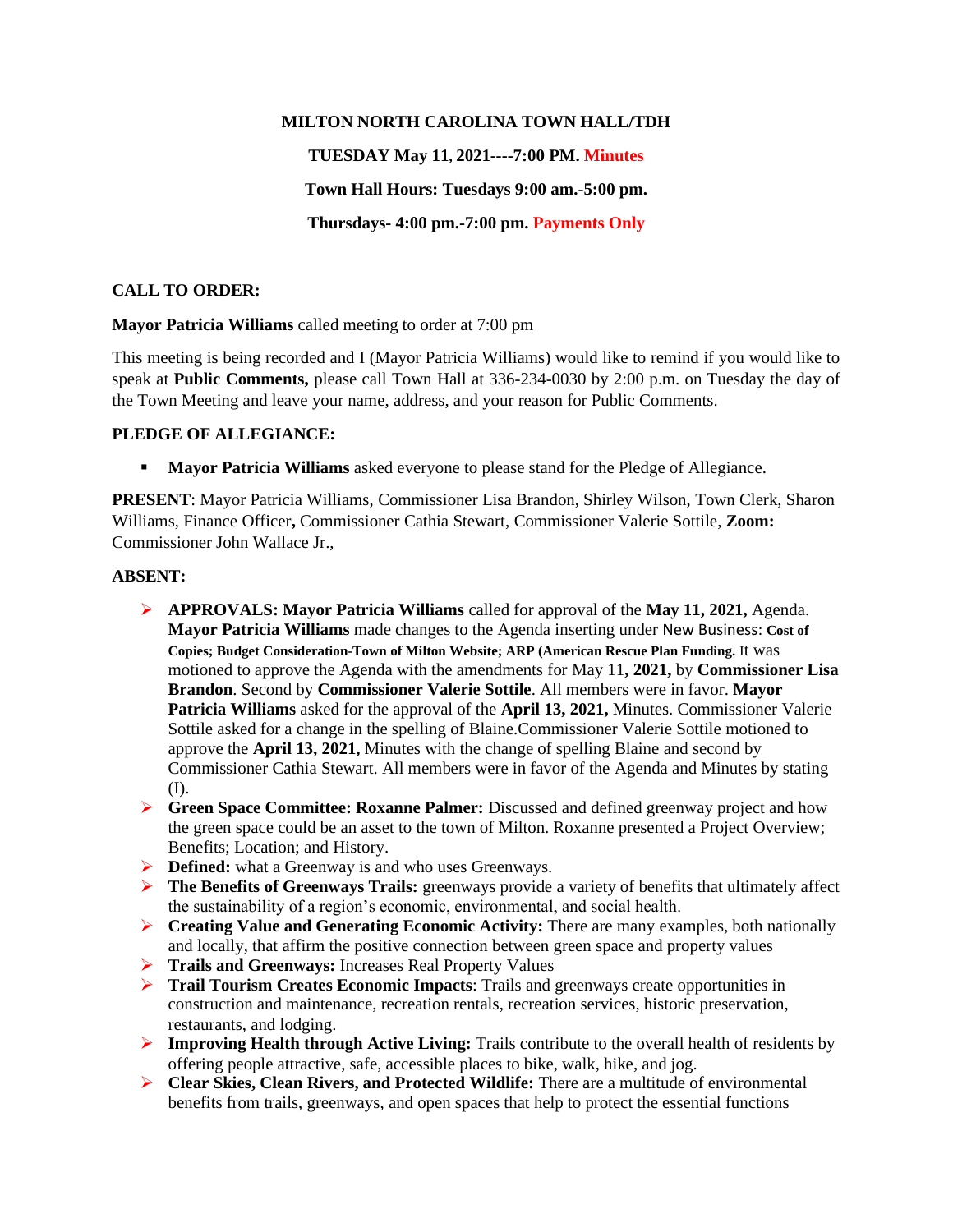performed by natural ecosystems. Greenways protect and link fragmented habitat and provide opportunities for protecting plant and animal species.

- ➢ **Protecting People and Property from Flood Damage:**
- ➢ **Enhancing Cultural Awareness and Community Identity:**
- ➢ **Phase One:** Utilizing Crop Street and Lea Street (extension) to open up town owned streets to create a walk able space. Crop Street runs west to East between Liberty Street and Bridge Street. Lea Street (extension) runs North to South from Crop Street to Broad Street.
- ➢ **A Vision:** Keeping the space as natural as possible but accessible to all.
- ➢ **A copy of the detailed presentation will be attached to May 11, 2021, Minutes in the Town Hall.**
- ➢ **Mayor Patricia Williams:** stated I appreciate your presentation. I think the Council will need to discuss it as to the liability of the town and that is the biggest thing that I have is how the town will be held liable if some sort of accident took place on the streets or the alley ways, they say the town owns. The second concern is ADA would be making sure the trails are handicap accessible. (Canes, Walkers, Wheelchairs) The Department of Transportation has monies that are available for Trails and Pedestrians Walkways. This could be something else I could investigate for your group if there are any monies now or in the future. Measure whether is a mile or a quarter mile. Explained Will put on the Agenda to discuss with Commissioners at the June meeting.

# **MAYORS REPORT: Mayor Patricia Williams**

- ➢ **Update on Milton Post Office: T**he Milton Post Office is scheduled for 3-4 months with final completion date being September 28, 2021.
- ➢ **High Street Baptist Church Crosswalk Funding** has come through to the DOT at this time. DOT is working on the Historical part which will take some time to do. The Crosswalk Project is moving forward. (Good News)
- ➢ **The 25 M.P.H. Speed Limit Signs:** for Holder Street and Palmers Alley has been submitted for Regional and State approval. The State has approved and now DOT is waiting for Regional approval. As soon as the approval comes in installation will move forward.
- ➢ **COVID 19 Update: Caswell County** now has 177 confirmed cases up from 159 reported last month; **Milton Zip Code** has 157 confirmed cases up from 154 reported in April with (1) death in our zip code.
- ➢ **Maderno Vaccine** is being given out. You can call the Caswell Health Department at 336 -694- 4129 to put your name on a list to be contacted when you qualify for a vaccine. Please be diligent in practicing wearing a face covering, social distancing, and washing your hands. If you have any flu like symptoms you need to go and get tested to rule out COVID-19.
- ➢ Everyone should have received the **2020 Annual Drinking Water Quality Report and Care for the Water System Pamphlet in April's Water Billing.** If you did not receive a copy, please stop by Town Hall, and pick one up.
- ➢ **The Schedule for Flushing Water Pipes and Fire Hydrants** will be mailed out with the May Water Bills. Please put the schedules on your calendars so that you will know that the water pressure may be down some when flushing is taking place.
- ➢ **The 2021/2022 Milton Town Budget** has been submitted to the Governing Board tonight and is available for **Public Inspection in the Milton Town Hall on Thursdays 4:00 pm to 7:00 pm.** The **public** will have an opportunity to **provide input on Tuesday June 08, 2021, at the Milton Town Meeting regarding the 2021/2022 Milton Town Budget.**

**STAFF REPORTS:**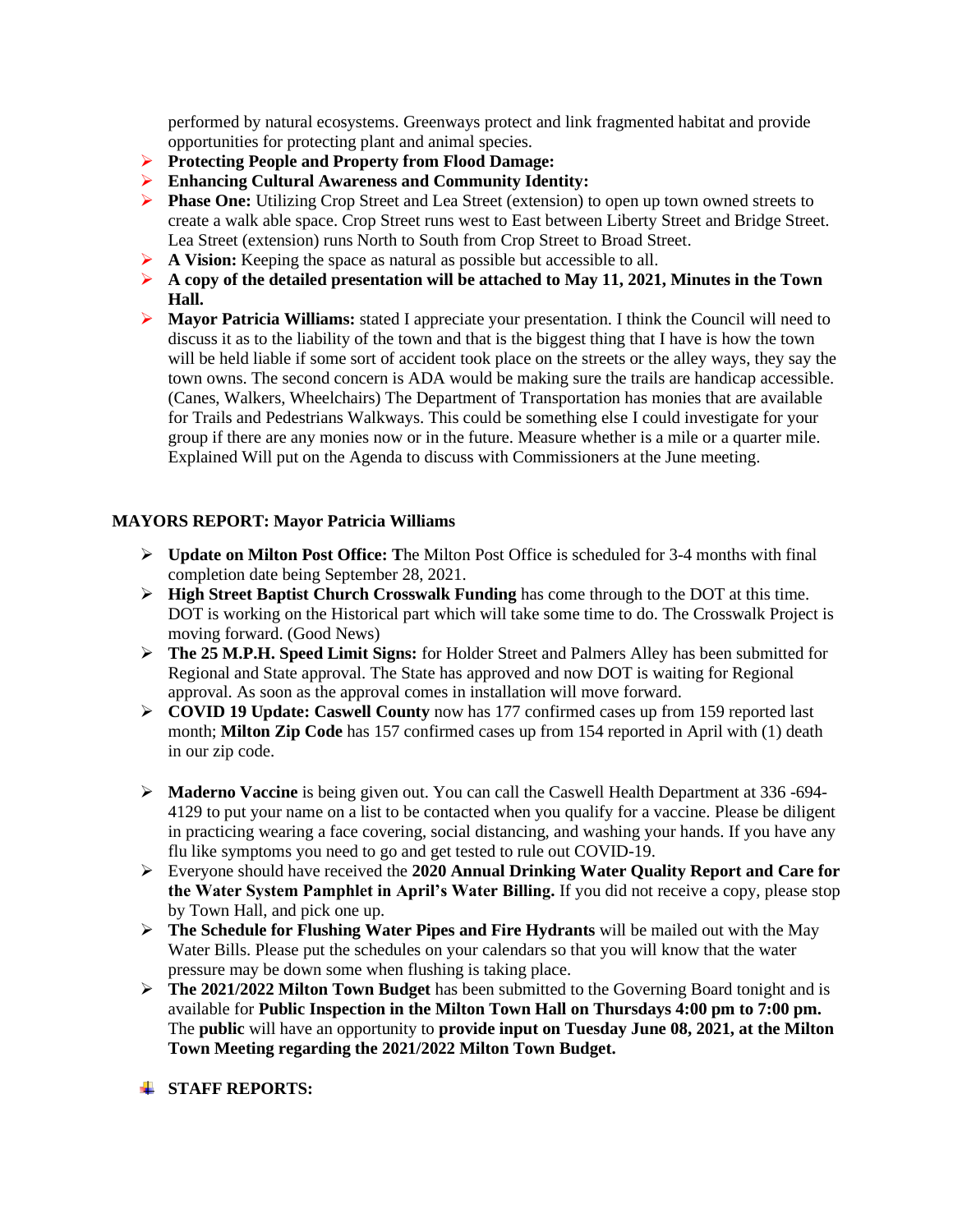**Sharon Williams:** Presented the **General Fund:** Year to date**: The Revenue through April 2021 \$73,410.00 94%; Expenditures \$48,896.00 plus another \$20,000.00 bringing it to \$68,896.00 (Fire Hydrants) 85%. Everything is within budget. Water/Sewer Fund** our Revenue at the end of **April** is at **\$118,840.00** at **90%**. **Expenditures** at the end of **April** is **\$90,296.00** at **68%**. The bill on the Water Tank has been paid. Today May 11, 2021, I paid the debt on the USDA loan.

**Bank Reconciliations: General Fund Bank Account:** Updated through April 2021 --\$37,215.00. As of last week, we had \$35587.00. **Water Sewer Fund** we have\$31,979.00 as of last week, \$27,370.00. Our North Carolina Capital Management Trust is **\$78,409.08. You have a copy of each Bank Statement to verify this information. No Water Relief Applications. I would like to bring to the Council that we have the funds now to transfer the funds back to the Capital Management Trust. I would like your approval to transfer the monies (\$20,000.00) from the General Funds back into the Capital Management Trust that was used for the Fire Hydrants. I would also need permission to transfer \$1600.00 out of the General Funds which would bring us up to \$100,000.00 with the Councils approval. Mayor Patricia Williams stated to go ahead and sign off so the monies can be transferred.**

**Sharon Williams:** Presented the 2021/2022 Budget **(General Fund and Water Fund) Copies were given to all Council Members to review. (Explained) More discussion on Budget on June 08, 2021, meeting.**

**OLD BUSINESS: Mayor Patricia Williams:** Discussion of another Pump Replacement. This Pump has been replaced multiple times. This is the second pump that has fallen into that category. This situation has been discussed previously. Charging a fee or a percentage of the cost or full cost of the pump. This will be a cost to the homeowner/renter. We need to make a decision on who is responsible in this type of situation. Not abiding by the rules to what should and should not be placed in the pump.  $(2<sup>nd</sup>$  time this has happened-same type of issue-Grease has been placed in this particular pump) This resident has had 7(seven) different pump replacements) Picture shows everything. New pumps are costing \$1000.00 per pump. This is a detriment to our Water Fund. We are going to be faced with those pumps where the life expectancy has reached capacity. There are two different settings here (1) Pump has been Abused (2) Life Expectancy since 2006: Have the Water Maintenance person come up with a list of the residents where pumps have been replaced several times. Discussion: Decided that owner and renter to receive a warning notice and **\*\*\*\*Create an Ordinance or Policy stating that after 2 pumps you are responsible for the pump cost. Next month Agenda (June 2021)**

**Commissioner John Wallace: Update on Privatizing the Milton Water/Sewer System**

**Commissioner John Wallace** stated Sharon has made contact with Aqua North Carolina and it seems that they may be a reliable business partner on this **Privatizing the Milton Water/Sewer System, and they have given us a questionnaire that has to be executed before they can give us a proposal and they get several opinions on the value of the system. We received an inventory of all the pieces of the water system from the Auditor. She has been able to fill a number of the financial questions but most of the questions Mike Behler must answer. Mayor Patricia Williams stated the Commissioners need to talk about this idea because we do not need to put a lot of work and money into it, if we cannot move forward. (Discussion-Explained) Ask Mike how much he will charge for filling the questionnaire out. (Technical Questions) Sharon will print out the questionnaire. Long-Term Opportunity—The Town needs to be conscience of rising cost to residents.**

**Mayor Patricia Williams:** Discussion of the change on the Water Policy. **(New Water Customer)** Policy change will be attached to May 08, 2021, Minutes. Make more substantial. **#2 Property owner must fill out the application and pay \$100.00 deposit. Change to \$136.00. #3 Statement added: THE**